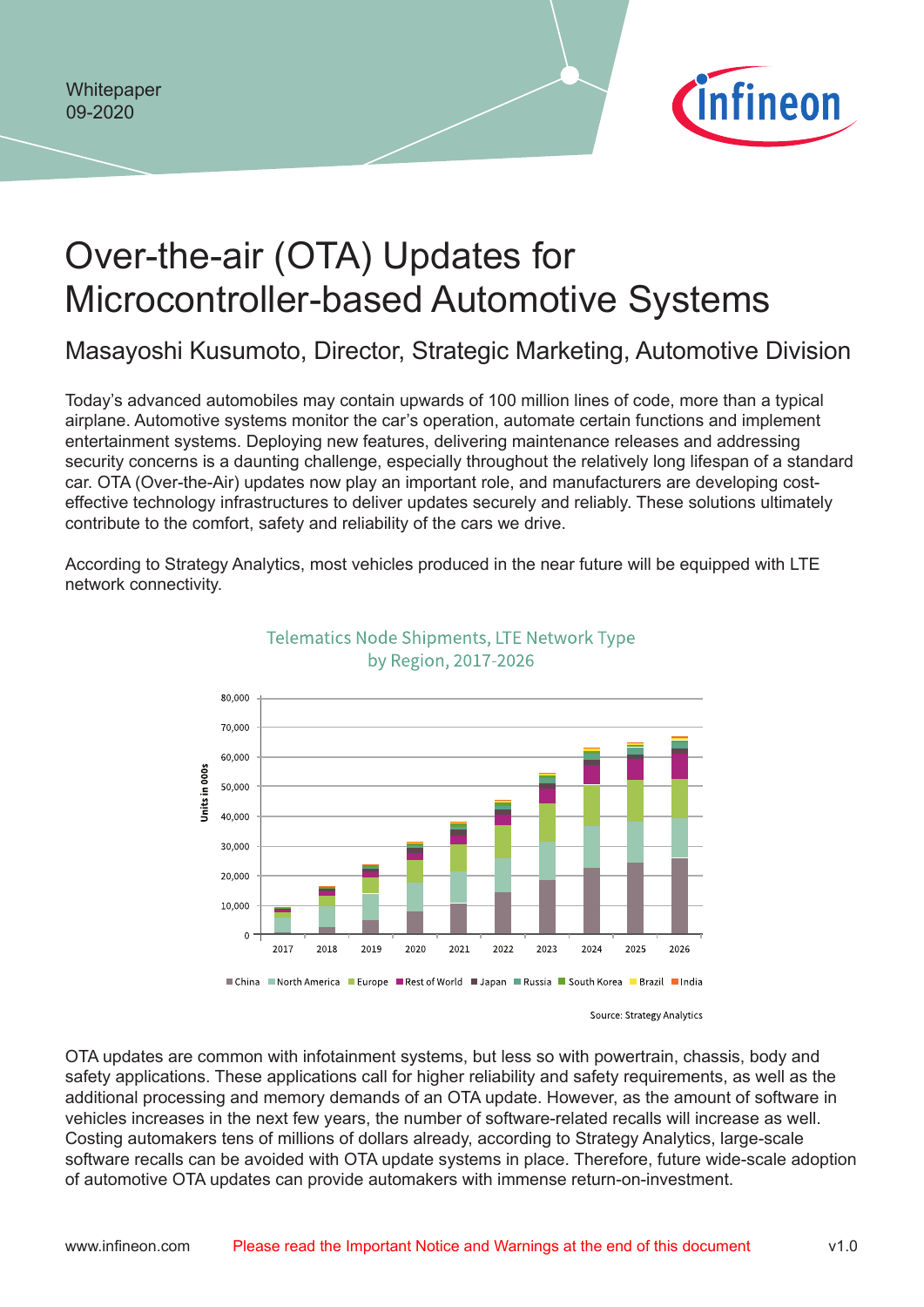Infotainment systems generally run on high-performance processors with rich external memories, while several other applications utilize microcontrollers. The demands of an OTA update extend beyond simply flashing memory with new code. They also require that the system has the capability to:

- Present its identity
- Verify its own integrity
- Establish a secure connection with the server
- Verify the integrity and authenticity of the update received
- Protect stored data from cyber-attacks
- Download and program an update, regardless of its operating state
- Roll back the update in case of a failure

In short, the client system must ensure that the right update is securely received and stored, functioning without disrupting the operation of the vehicle.

#### **Secure Updates**

Automotive systems manage vehicle operation and safety, especially with the increasing role of advanced driver assistance systems (ADAS). Thus, it's important that any changes to those systems be handled in a reliable and secure manner. An OTA update is the passing of an OTA object (the new code) from the manufacturer (a server in the cloud) to the vehicle (the client). The client must:

- 1. Verify the server's identity
- 2. Check that the OTA object is received intact and unaltered
- 3. Protect and store it

These steps are achieved via cryptography and two types of algorithms: symmetric and asymmetric.

Symmetric cryptography relies on a secret key that is shared between the server and the client. In order to protect the OTA objects, the key must be kept confidential.



#### OTA Update with Symmetric Cryptography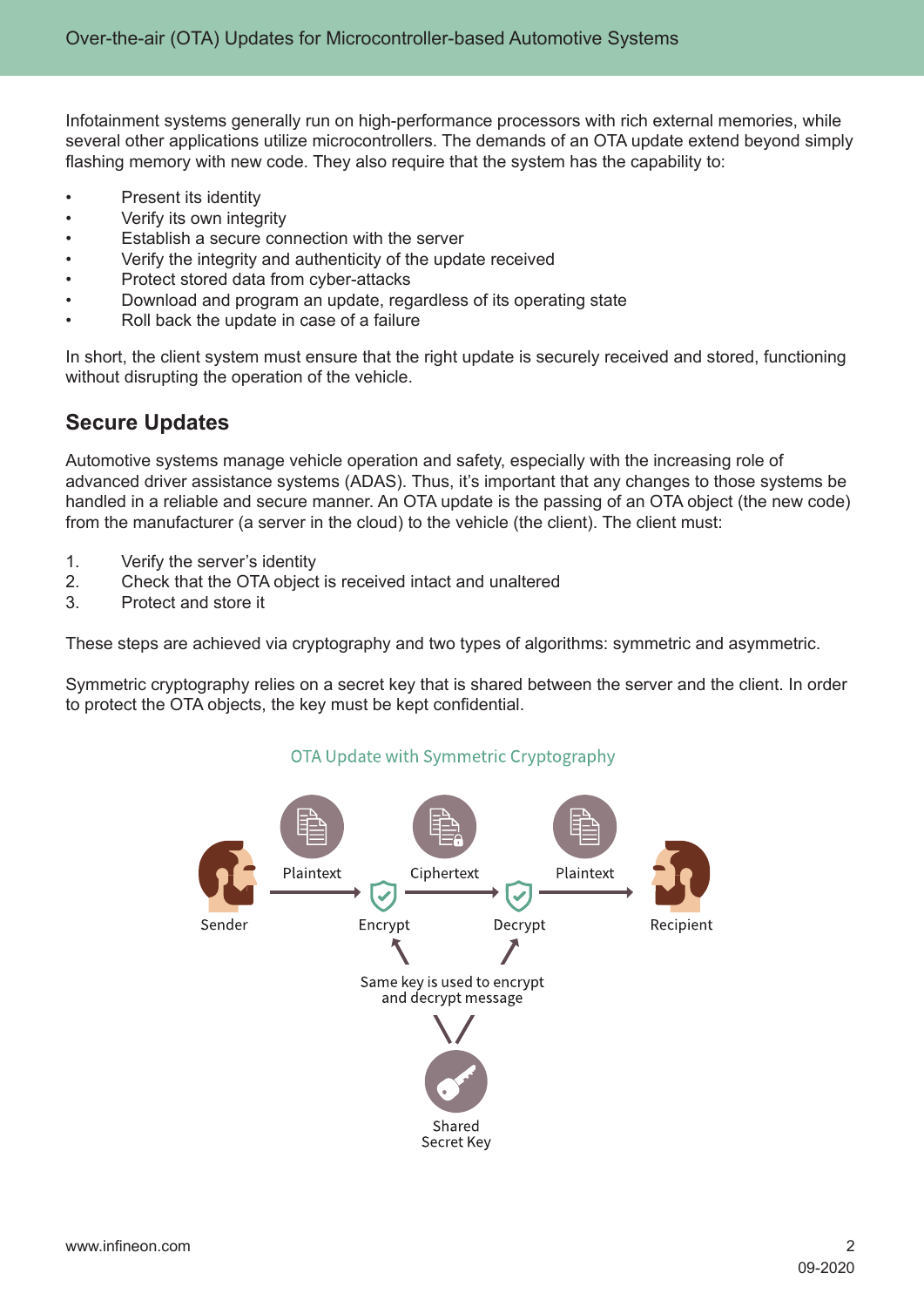This poses a supply chain challenge, as the key must be selected and stored during manufacturing and delivery. To contain the associated risk, different systems may utilize different keys. A master key system manages which keys are used for which systems but can become increasingly complicated when each car has a different set of keys. Because shared secret keys are naturally more prone to security breaches, OTA updates cannot rely solely on symmetric algorithms.

Asymmetric cryptography is a good complement. Asymmetric encryption uses a private/public key pairing. The public key is unconcealed, and therefore doesn't need to be protected. Here it is assumed that the public key is obtained from a trusted source. The key management system maintains a list of private keys, and this list never leaves the manufacturer's secure server. The client and server can establish a secure communication channel by starting with a message that can only be decrypted with the appropriate private key.



#### OTA Update with Asymmetric Cryptography

When the server successfully decrypts the message, the client is confident it is the right server. This method occurs through internet communications like HTTPS and has proven success in validating the identities of nodes (servers and clients) connected to the network.

The drawback of asymmetric cryptography is that it is far more computing intensive than symmetric. Because of this, the OTA system combines both asymmetric cryptography for higher security and symmetric encryption for faster processing.

### **True FOTA**

Another challenge for automotive OTA updates is deciding when and where the update should be performed. Requiring a visit to the dealer is costly and inconvenient. On the other hand, enough network bandwidth must be available for the size of the update.

True FOTA is a feature with an embedded system that enables updates to be performed regardless of time and location. The update is downloaded quietly in the background, whether or not the vehicle is in operation and network bandwidth is available. The driver is prompted to accept the update when they turn on the ignition, but there is no need to visit a dealer or to park the vehicle.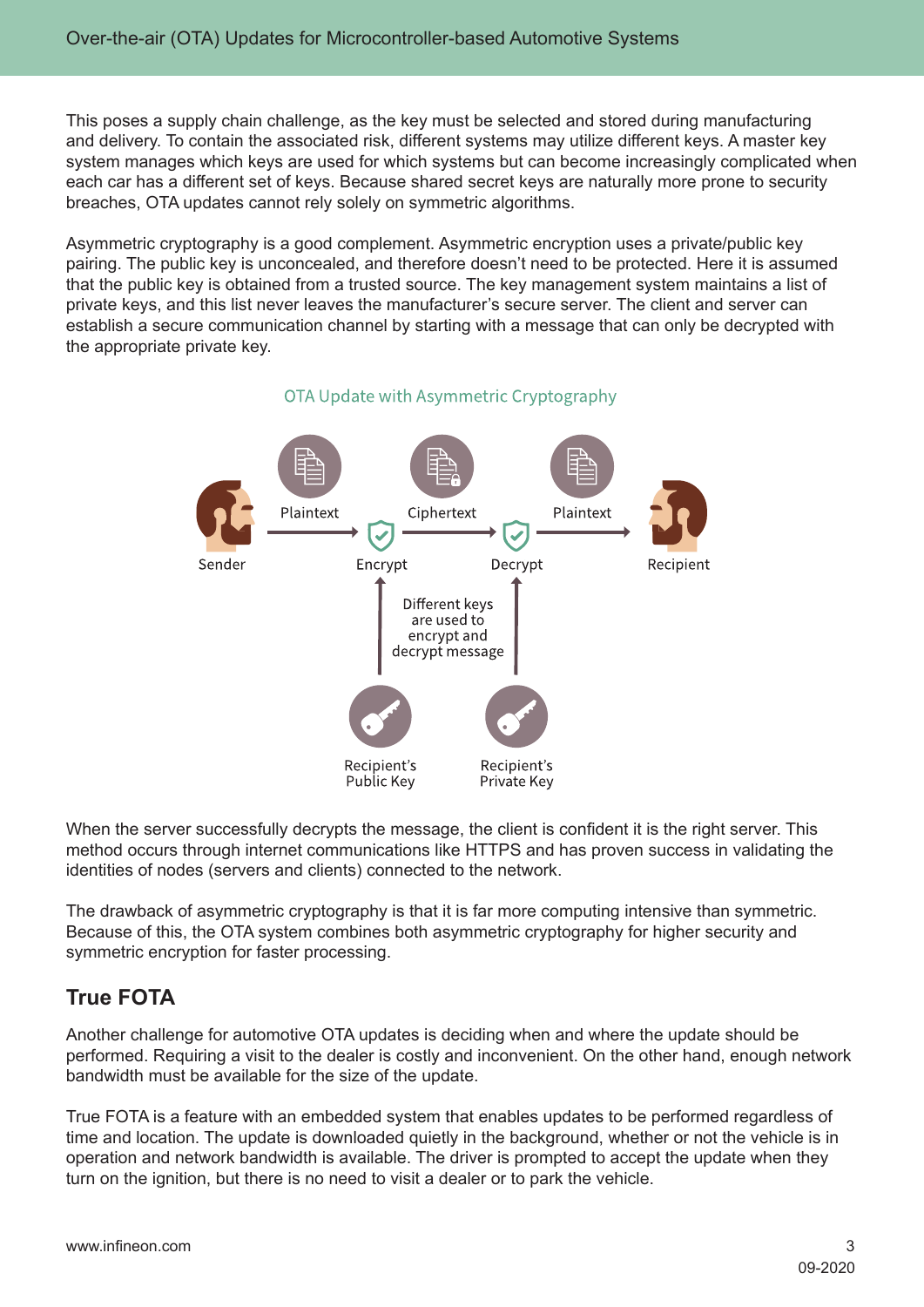### **Requirements for an OTA-enabled Microcontroller**

These system-level requirements call for microcontrollers in ECUs to be able to:

- Indicate its identity
- Authenticate its code
- Perform asymmetric encryption, e.g. RSA or ECC, for secure connections and for authenticating updates received
- Store secrets in secure storage
- Store updated code during normal operation
- Transparently switch from old to new code
- Roll back to old code

In addition, the microcontroller should be capable of accommodating different OTA requirements/ applications by OEM/Tier 1 since OTA is primarily driven by automakers whose requirements may vary. Furthermore, the ability to support both symmetric and asymmetric encryption is required.

Though not directly related to the update process, the microcontroller must also support secure boot to ensure that the correct code is loaded during start up. Without a secure boot process, the microcontroller may be operating with unauthorized or corrupt code. To enable field failure analysis, there should be a mechanism to unprotect the device. This could be a common password shared between devices or another method more secure than a simple backdoor.

### **Traveo™ II Hardware Security Module (HSM)**

Traveo II meets all these requirements and integrates a configurable HSM with the following features:

- Secure eFuses
- Secure memories
- Secure boot
- Crypto acceleration including asymmetric encryption
- Read-while-write dual bank Flash with bank switching mechanism for True FOTA

Upon reset, Traveo II provides a root-of-trust secure boot to establish a secure HSM domain utilizing advanced hardware protection mechanisms. Code authentication employs a digital signature verification based on asymmetric encryption. Once secure boot is completed, access to secured assets is protected by the hardware and allowed only by the dedicated Arm® Cortex®-M0+ CPU.

Since HSM is established during secure boot, it's possible to define secure domains in numerous ways. Isolating or partitioning memories and other hardware resources can be done in a user-defined portion of the secure boot process. User defined secure boot is authenticated by factory programmed ROM Boot before it starts. Because of this feature, Traveo II HSM can accommodate software to support various requirements.

#### **Traveo II HSM Memory Layout**

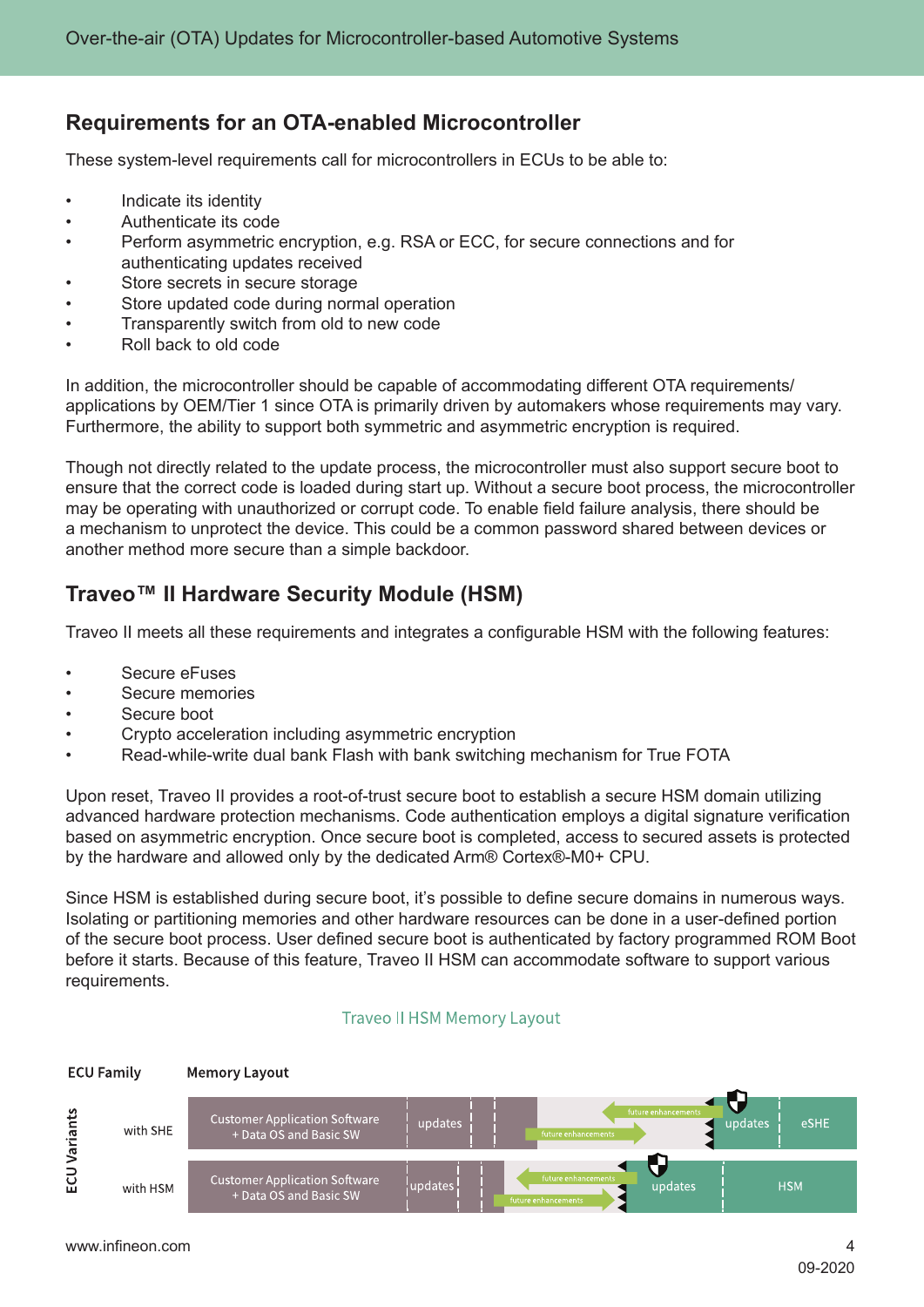Traveo II hardware protection includes protection context switches. It is structured on a unique context-based access control mechanism, which allows efficient creation of partitions. It also enables fast switching between different active access permission sets without the need for time-consuming reconfiguration of individual protection units.

When failure analysis is required, Traveo II has an RMA (Return Merchandise Authorization) lifecycle stage. Transitioning to the RMA lifecycle stage and opening the device under investigation requires a digital certificate signed by the user who owns the private key corresponding to the programmed public key. The certificate is unique to each device, enabling a very high-level of security.

To fully utilize advanced security features and extract the hardware's best performance, Traveo II HSM is supported by the HSM Performance Library.

#### **Traveo II HSM Cryptographic Performance**



Host Firmware, HSM Firmware, Traveo II System Services

## **True FOTA Dual-Bank Flash**

The onboard Flash in Traveo II supports read-while-write operations and allows switching of memory banks while maintaining the same physical address. Two different codes based on the same physical address can coexist in the Flash memory, so switching between each code can be performed instantaneously.



#### Traveo II Enables True FOTA